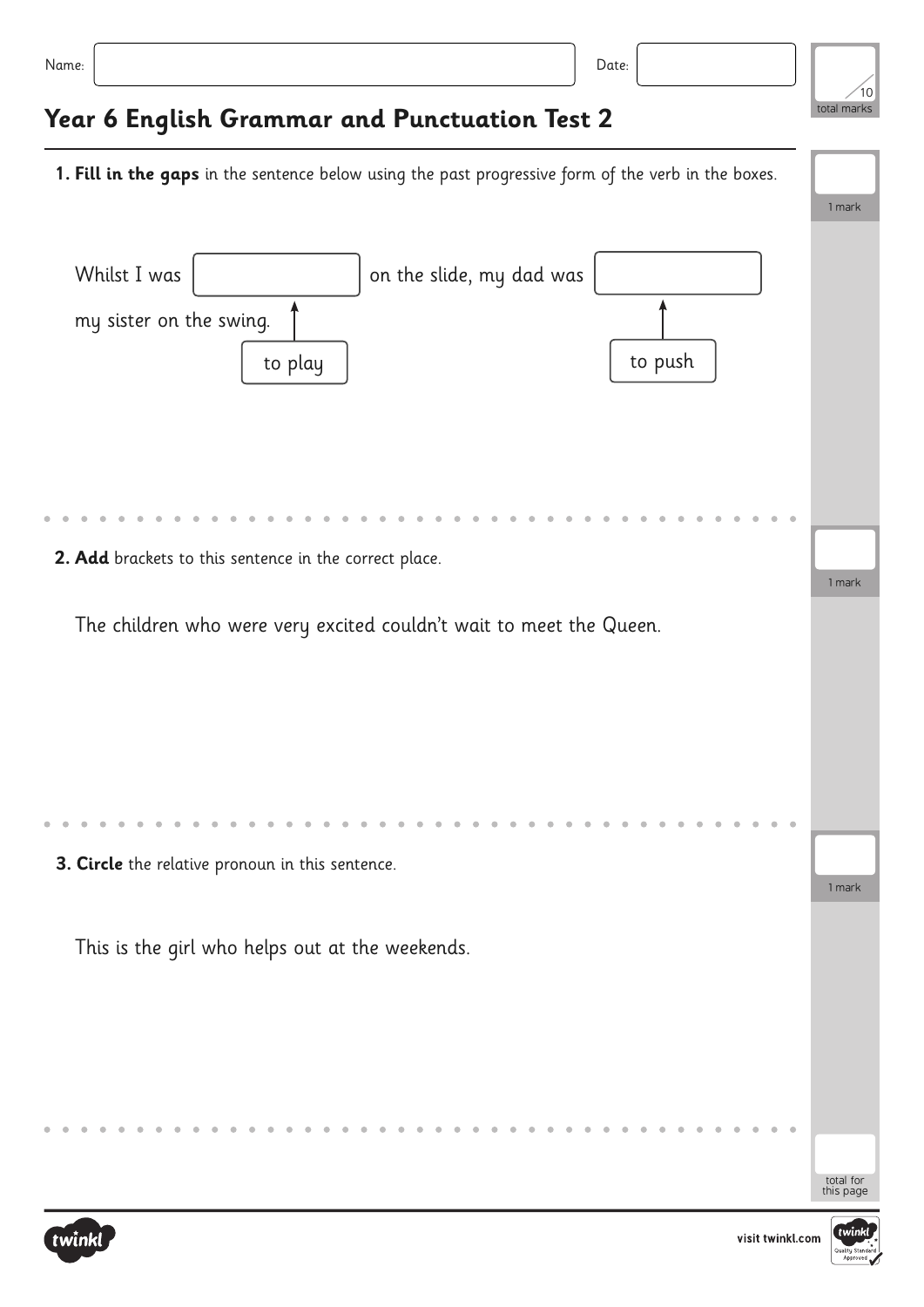| 4. Which sentence is the most likely to happen? Tick one.                                                                                                |                        |
|----------------------------------------------------------------------------------------------------------------------------------------------------------|------------------------|
| We could go to the swimming pool today.                                                                                                                  | 1 mark                 |
| He can come to my party today.                                                                                                                           |                        |
| She will buy some new shoes today.                                                                                                                       |                        |
| They might have fish fingers for tea today.                                                                                                              |                        |
|                                                                                                                                                          |                        |
| 5. Alligators in Florida have been known to attack and eat humans. Bearing this in mind, tick the<br>sentence below which has been punctuated correctly. | 1 mark                 |
| Beware of the man eating alligators - if you travel by boat in Florida.                                                                                  |                        |
| Beware of the man-eating alligators if you travel by boat in Florida.                                                                                    |                        |
| Beware of the man eating-alligators if you travel by boat in Florida.                                                                                    |                        |
|                                                                                                                                                          |                        |
| 6. Draw lines to match the informal words to their formal synonym.                                                                                       | 1 mark                 |
| find out<br>request                                                                                                                                      |                        |
| discover<br>go in                                                                                                                                        |                        |
| ask for<br>prepare                                                                                                                                       |                        |
| get ready<br>enter                                                                                                                                       |                        |
|                                                                                                                                                          |                        |
|                                                                                                                                                          |                        |
|                                                                                                                                                          | total for<br>this page |



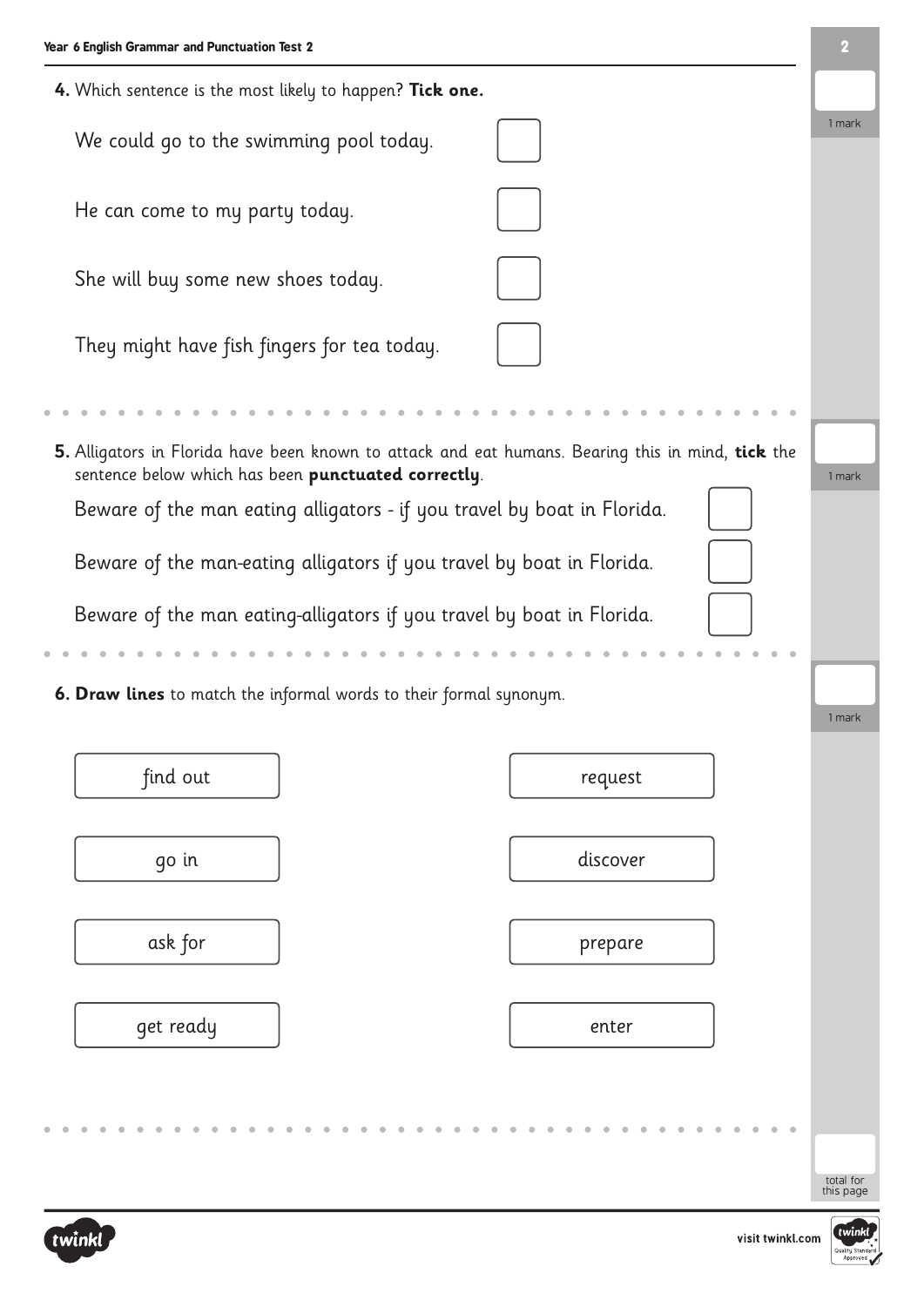**7. Rewrite** the sentence below so that it begins with the adverbial. Use only the same words and remember to punctuate your sentence correctly.

| The wizard mixed up a new spell late at night. |  |  |  |  |
|------------------------------------------------|--|--|--|--|
|                                                |  |  |  |  |

| The wizure maked up a new spearance at mynd.                                                                                                            |                        |
|---------------------------------------------------------------------------------------------------------------------------------------------------------|------------------------|
|                                                                                                                                                         |                        |
|                                                                                                                                                         |                        |
|                                                                                                                                                         |                        |
|                                                                                                                                                         |                        |
| 8. In a café, a waiter is very busy taking orders. He has lots of customers. Bearing this in mind, which<br>sentence is correctly punctuated? Tick one. | 1 mark                 |
| The waiter took the customers order's.                                                                                                                  |                        |
| The waiter took the customer's orders.                                                                                                                  |                        |
| The waiter took the customers' orders.                                                                                                                  |                        |
|                                                                                                                                                         |                        |
| 9. Circle all the determiners in the sentence below.                                                                                                    | 1 mark                 |
| The man's hair was very long, so my uncle cut it using a pair of the clippers<br>he owns.                                                               |                        |
|                                                                                                                                                         |                        |
| 10. Underline the subordinate clause in this sentence.                                                                                                  | 1 mark                 |
| I don't need a school dinner today because I have brought sandwiches.                                                                                   |                        |
|                                                                                                                                                         |                        |
| ** END OF TEST **                                                                                                                                       | total for<br>this page |





1 mark